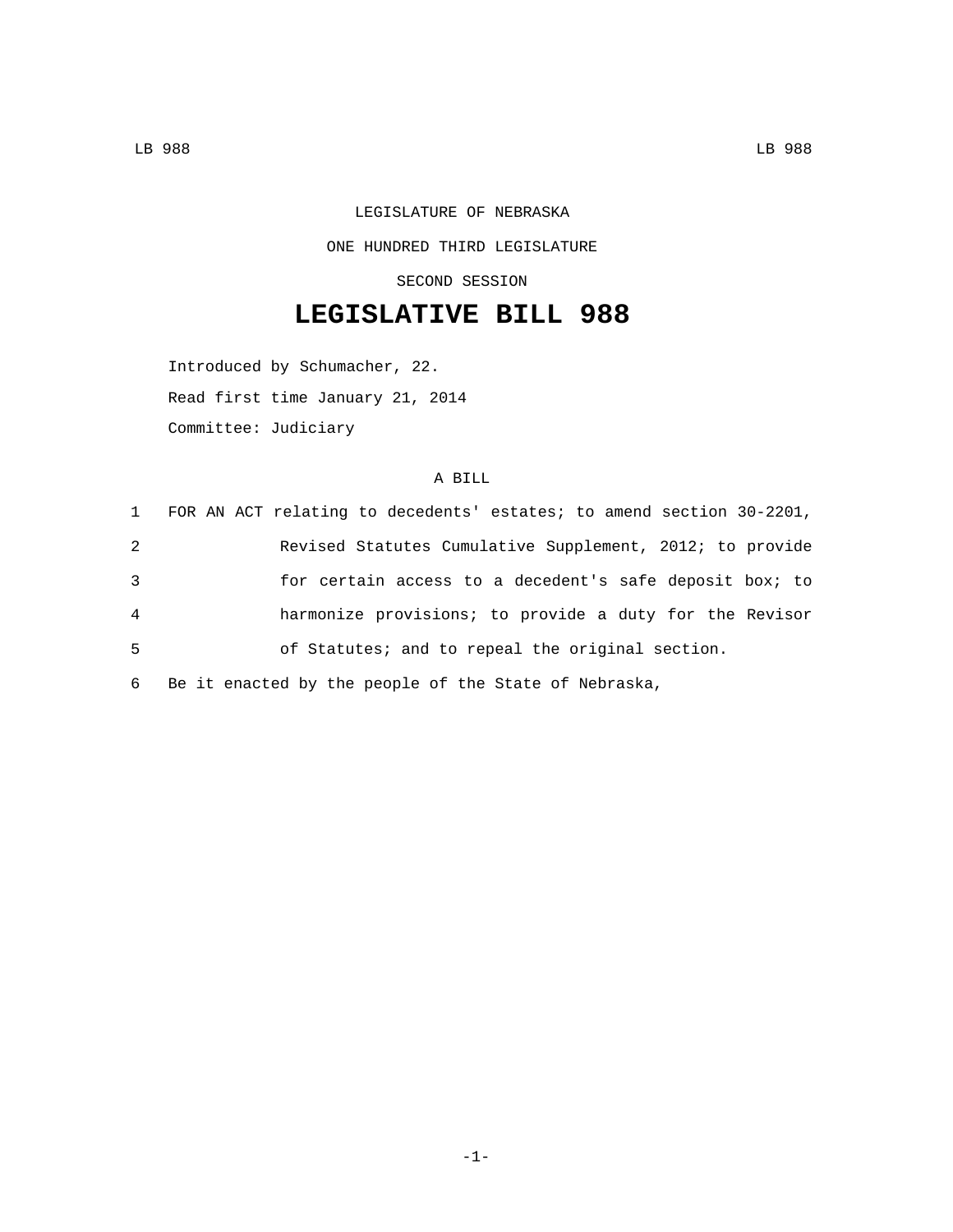| 1  | Section 1. Section 30-2201, Revised Statutes Cumulative               |  |  |
|----|-----------------------------------------------------------------------|--|--|
| 2  | Supplement, 2012, is amended to read:                                 |  |  |
| 3  | 30-2201 Sections 30-2201 to 30-2902, 30-3901 to 30-3923,              |  |  |
| 4  | and 30-4001 to 30-4045 and section 2 of this act shall be known and   |  |  |
| 5  | may be cited as the Nebraska Probate Code.                            |  |  |
| 6  | Sec. 2. (1) For purposes of this section:                             |  |  |
| 7  | (a) Custodian means a bank, savings and loan association,             |  |  |
| 8  | credit union, or other institution acting as a lessor of a safe       |  |  |
| 9  | deposit box; and                                                      |  |  |
| 10 | (b) Representative of a custodian means an authorized                 |  |  |
| 11 | officer or employee of a custodian.                                   |  |  |
| 12 | $(2)(a)$ If a decedent at the time of his or her death was            |  |  |
| 13 | a sole or last surviving joint lessee of a safe deposit box, the      |  |  |
| 14 | custodian shall, prior to notice that a personal representative or    |  |  |
| 15 | special administrator has been appointed for such decedent's estate,  |  |  |
| 16 | allow access to the safe deposit box to determine whether the safe    |  |  |
| 17 | deposit box contains an instrument that appears to be an original     |  |  |
| 18 | will of the decedent, a deed to a burial plot, or burial              |  |  |
| 19 | instructions. The following persons may have such access:             |  |  |
| 20 | (i) A person who presents an affidavit described in                   |  |  |
| 21 | subsection (4) of this section that affiant reasonably believes that  |  |  |
| 22 | he or she is either (A) an heir at law of the decedent, (B) a devisee |  |  |
| 23 | of the decedent or a person nominated as a personal representative as |  |  |
| 24 | shown in a photocopy of a will which is attached to such affidavit,   |  |  |
| 25 | or (C) the agent or attorney specifically authorized in writing by a  |  |  |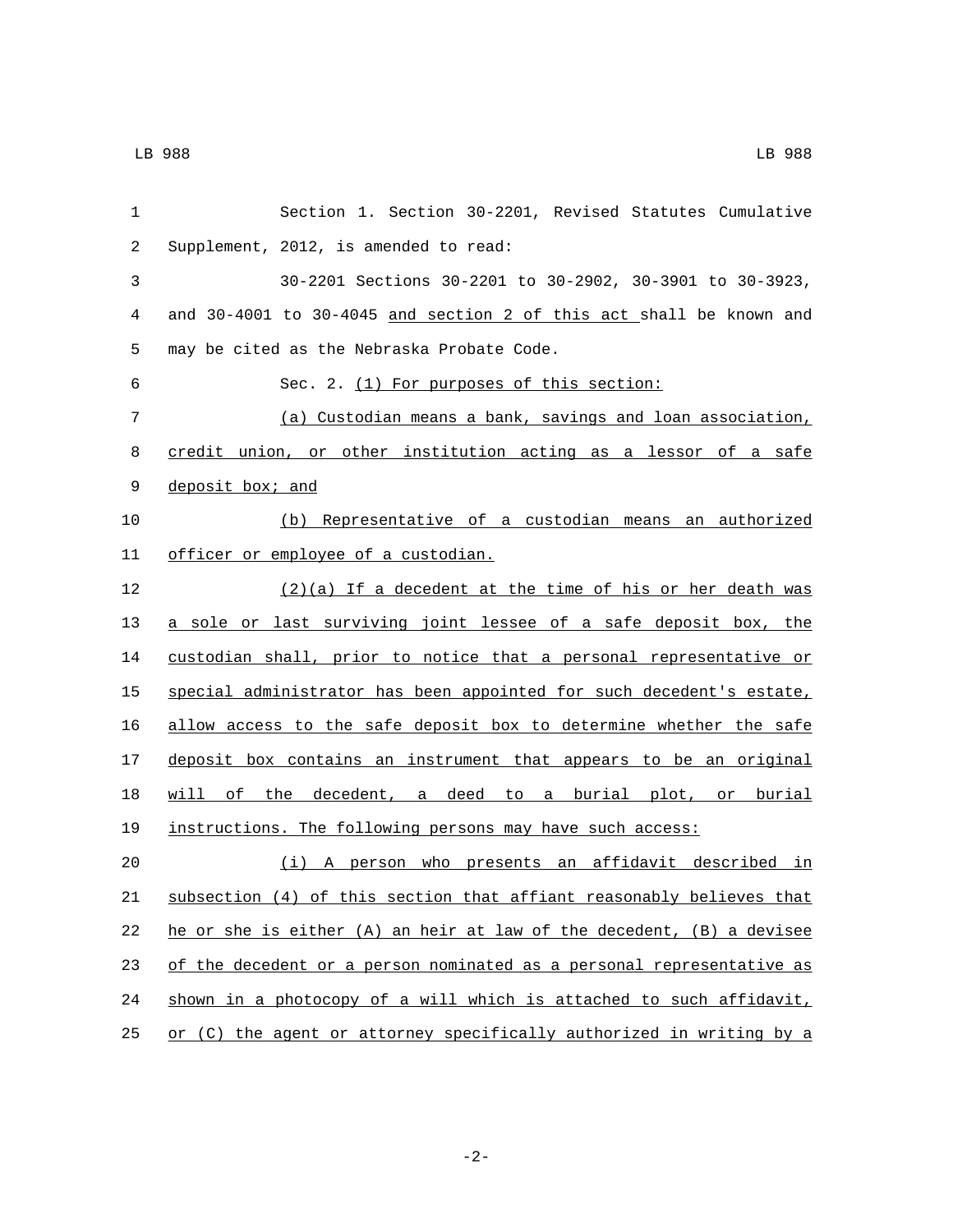1 person described in subdivision  $(2)(a)(i)(A)$  or  $(B)$  of this section;  $\sigma$  (ii) A person who, under the terms of the safe deposit 4 box lease or a power of attorney at the time of the decedent's death, 5 was legally permitted to enter the safe deposit box, unless otherwise 6 provided by the lease or the power of attorney. (b) If a person described in subdivision (2)(a) of this section desires access to a safe deposit box but does not possess a 9 key to the box, the custodian may open the safe deposit box by any means necessary at the person's request and expense or the custodian may require the person to obtain a court order for the custodian to open the safe deposit box at the requesting person's expense. The custodian shall retain, in a secure location at such person's expense, the contents of the box other than a purported will, deed to a burial plot, and burial instructions. A custodian shall deliver a purported will as described in subdivision (5)(b) of this section. A 17 person described in subdivision  $(2)(a)(i)$  of this section may remove 18 a deed to a burial plot and burial instructions that are not part of 19 a purported will pursuant to subdivision  $(5)(d)$  of this section, and the custodian shall not prevent the removal. Expenses incurred by a custodian or by the person seeking the documents pursuant to this section shall be considered an estate administration expense. (3) A representative of the custodian shall be present during the entry of a safe deposit box pursuant to this section. (4) The affidavit referred to in subdivision (2)(a)(i) of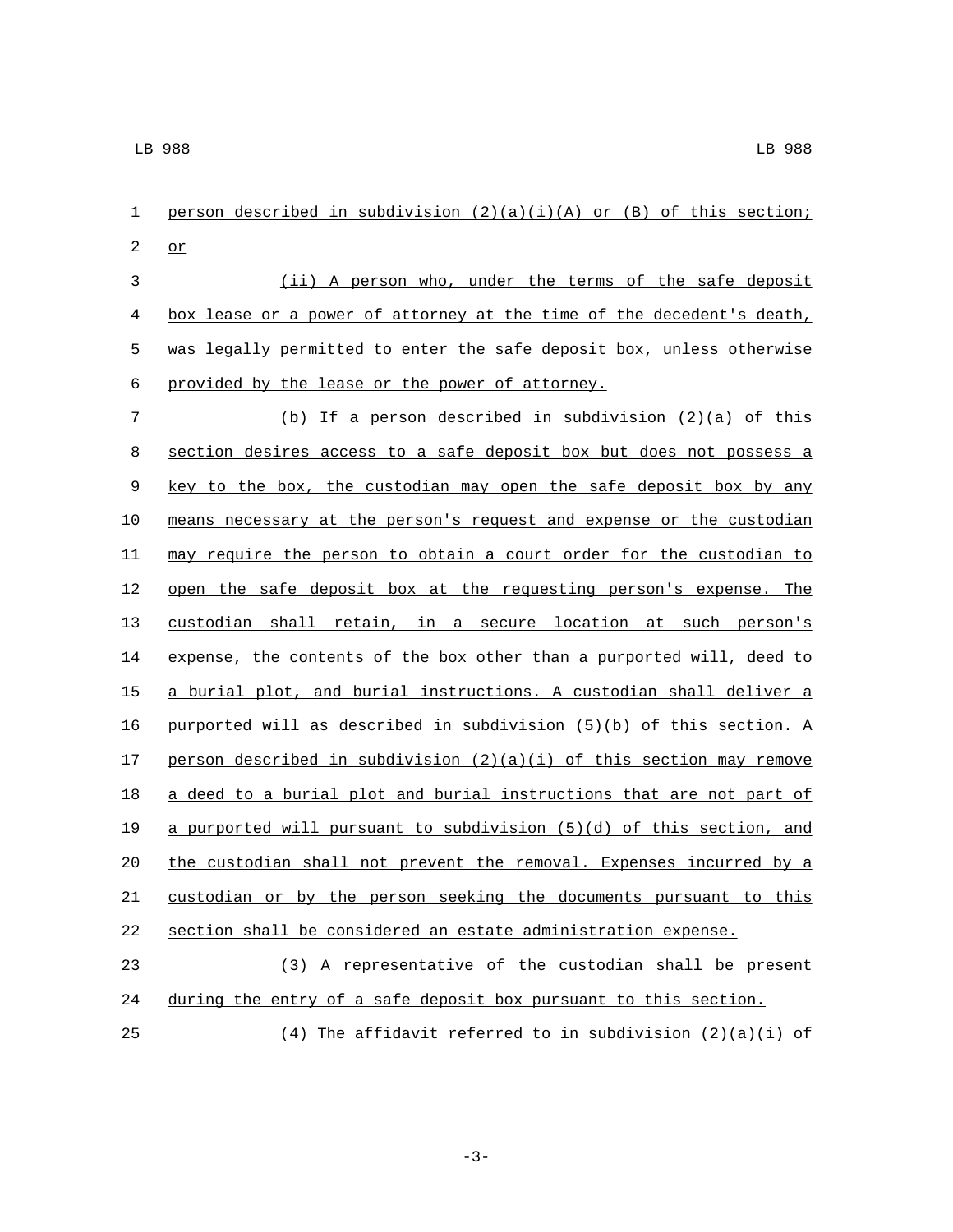| 1  | this section shall state:                                            |  |
|----|----------------------------------------------------------------------|--|
| 2  | That the sole or last surviving lessor of a safe<br>(a)              |  |
| 3  | deposit box has died and the date of his or her death, and a copy of |  |
| 4  | the death certificate shall be attached;                             |  |
| 5  | (b) If the person submitting the affidavit is an attorney            |  |
| 6  | or agent of the affiant, that such appointment is for the purpose of |  |
| 7  | accompanying the opening of the safe deposit box. In lieu of this    |  |
| 8  | statement, the appointment shall accompany the affidavit; and        |  |
| 9  | (c) That the affiant:                                                |  |
| 10 | $(i)(A)$ Is an heir at law of the deceased lessor and a              |  |
| 11 | description of such person's relationship to the deceased lessor;    |  |
| 12 | (B) Is reasonably thought to be a devisee of the decedent            |  |
| 13 | based on the provisions of a will, a photocopy of which is submitted |  |
| 14 | with the affidavit; or                                               |  |
| 15 | (C) Is reasonably thought to be nominated as personal                |  |
| 16 | representative pursuant to the terms of a will, a photocopy of which |  |
| 17 | is submitted with the affidavit;                                     |  |
| 18 | (ii) Swears or affirms that all statements in the                    |  |
| 19 | affidavit are true and material and further acknowledges that any    |  |
| 20 | false statement may subject the person to penalties relating<br>to   |  |
| 21 | perjury under section 28-915; and                                    |  |
| 22 | (iii) Has no knowledge of an application or petition for             |  |
| 23 | the appointment of a personal representative pending or granted in   |  |
| 24 | any jurisdiction.                                                    |  |
| 25 | $(5)(a)$ If an instrument purporting to be a will is found           |  |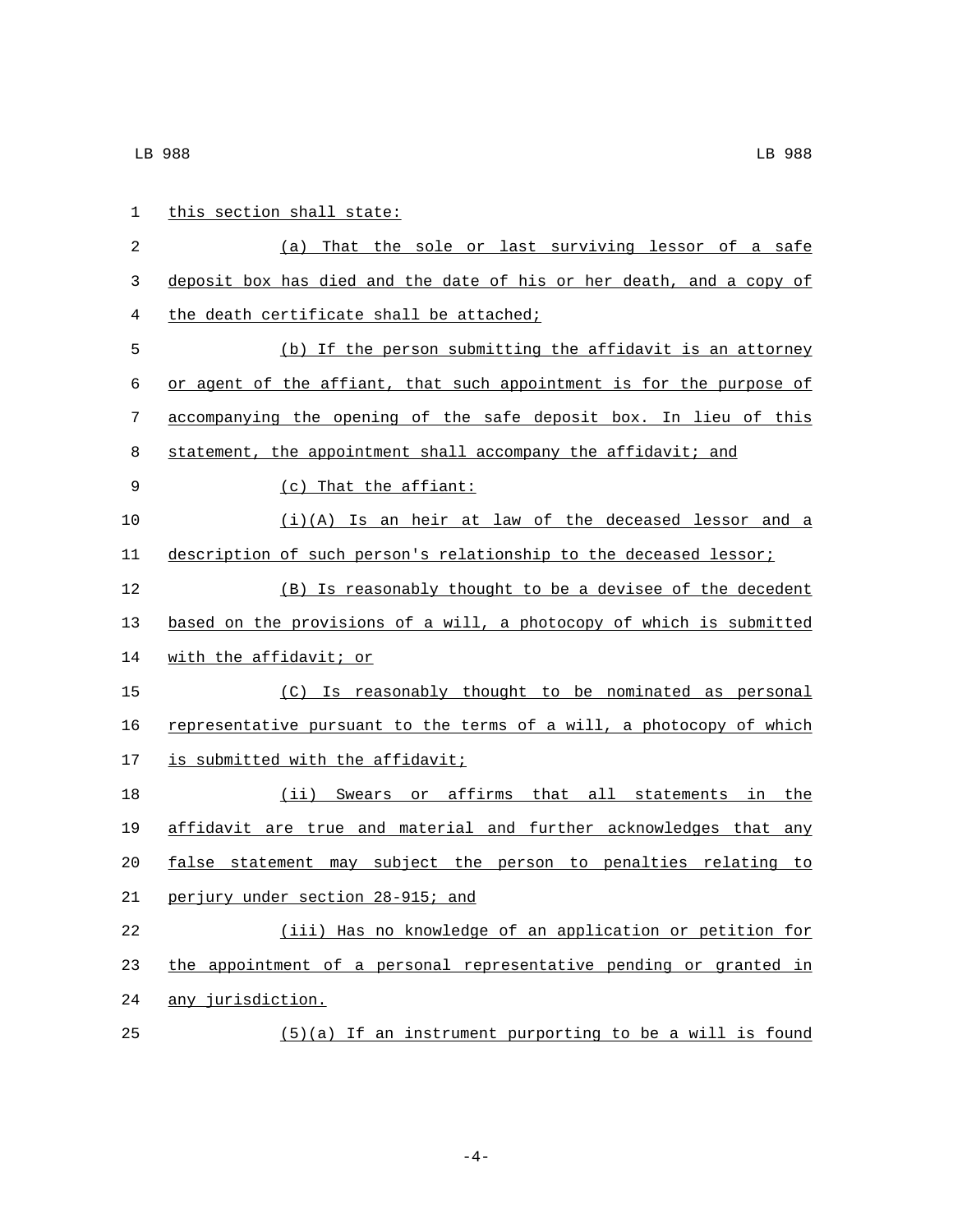in a safe deposit box as the result of an entry pursuant to 2 subsection (2) of this section, the representative of the custodian 3 shall remove the purported will.

 (b) The custodian shall mail the purported will by registered or certified mail or deliver the purported will in person to the clerk of the county court of the county in which the decedent was a resident. If the custodian is unable to determine the county of residence of the decedent, the custodian shall mail the purported will by registered or certified mail or deliver the purported will in person to the office of the clerk of the county court of the county 11 in which the safe deposit box is located.

 (c) At the request of the person or persons authorized to have access to the safe deposit box under subsection (2) of this section, the representative of the custodian shall copy each purported will of the decedent, at the expense of the requesting person, and shall deliver the copy of each purported will to the 17 person, or if directed by the person, to the person's agent or attorney. In copying any purported will, the representative of the custodian shall not remove any staples or other fastening devices or 20 disassemble the purported will in any way.

 (d) If the safe deposit box contains a deed to a burial plot or burial instructions that are not a part of a purported will, the person or persons authorized to have access to the safe deposit box under subsection (2) of this section may remove these instruments 25 or request that the representative of the custodian copy the deed to

-5-